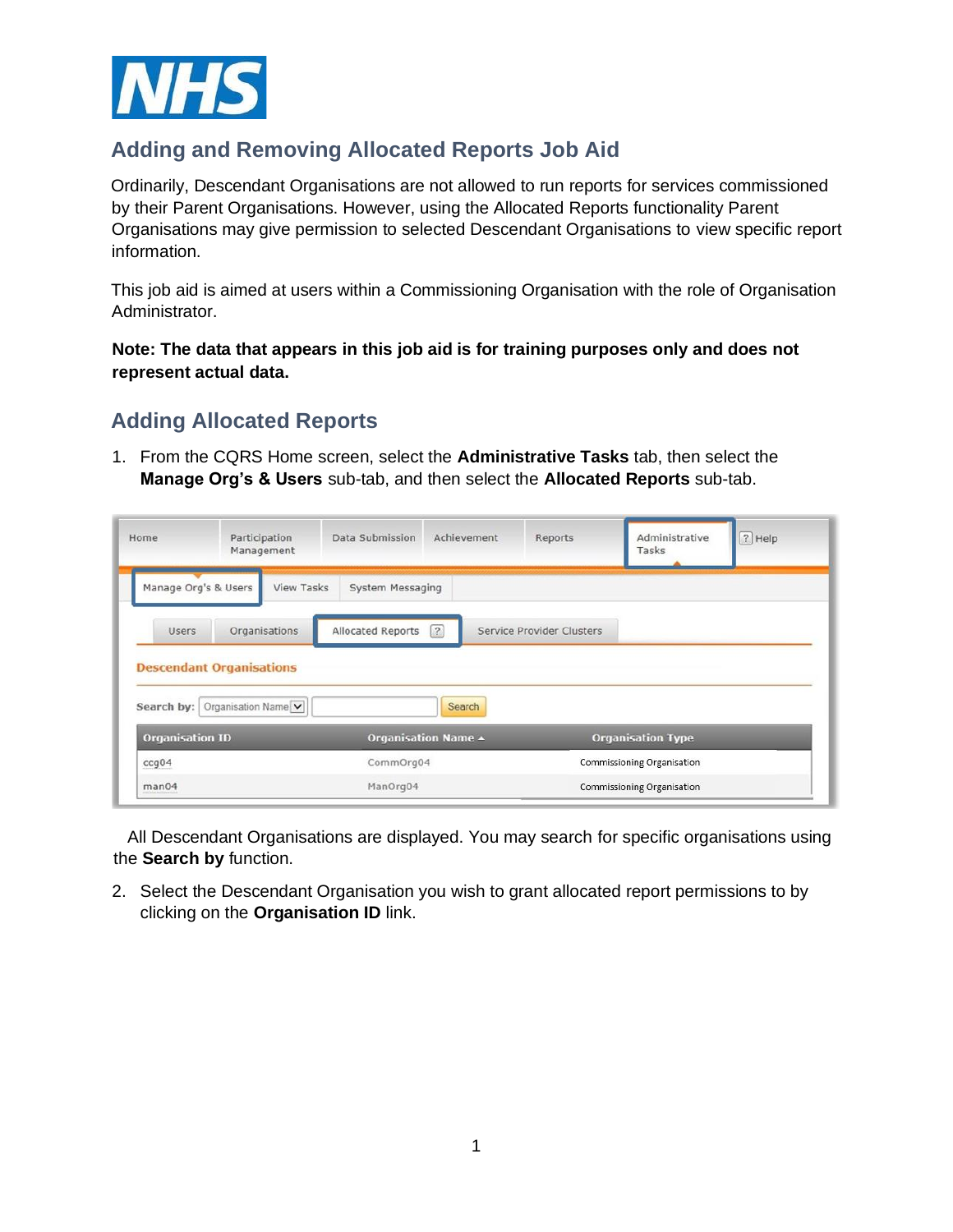

| Home                            | Participation       | Management        | Data Submission   | Achievement                | Reports                   | Administrative<br>Tasks    | $ ? $ Help |
|---------------------------------|---------------------|-------------------|-------------------|----------------------------|---------------------------|----------------------------|------------|
| Manage Org's & Users            |                     | <b>View Tasks</b> | System Messaging  |                            |                           |                            |            |
| Users                           |                     | Organisations     | Allocated Reports | $\sqrt{2}$                 | Service Provider Clusters |                            |            |
|                                 |                     |                   |                   |                            |                           |                            |            |
| <b>Descendant Organisations</b> |                     |                   |                   |                            |                           |                            |            |
| Search by:                      | Organisation Name V |                   |                   | Search                     |                           |                            |            |
| <b>Organisation ID</b>          |                     |                   |                   | <b>Organisation Name ▲</b> |                           | <b>Organisation Type</b>   |            |
| ccg04                           |                     |                   | CommOrg04         |                            |                           | Commissioning Organisation |            |

3. Select one or more Quality Services to be allocated to the Descendant Organisation. To allocate all Quality Service, use the **Select All** checkbox.

|                              | Select Quality Service for CommOrg04 (ccg04) | « Descendant Organisations             |
|------------------------------|----------------------------------------------|----------------------------------------|
| Financial Year:<br>2016/2017 | Payment Type:<br>All                         | $\checkmark$                           |
| <b>Select</b><br>AII         | <b>Quality Service Short Name</b>            | <b>Quality Service Name</b>            |
| $\blacktriangledown$         | ALCC1617                                     | Alcohol Risk Reduction 2016/17         |
| $\overline{\phantom{a}}$     | DDF1617                                      | Dementia Data Extract 2016/17          |
|                              | FFT1516                                      | Friends and Family Test 201516         |
| П                            | HPV1516                                      | HPV Booster vaccination                |
| $\blacktriangledown$         | HPV1617                                      | HPV Booster vaccination                |
| □                            | PT1617                                       | Pertussis in pregnant women 2016/17    |
|                              | OOF1617                                      | Quality and Outcomes Framework 2016/17 |

**NOTE:** Quality Services can be filtered by **Financial Year** and/or **Payment Type**.

4. Select the **Submit** button.